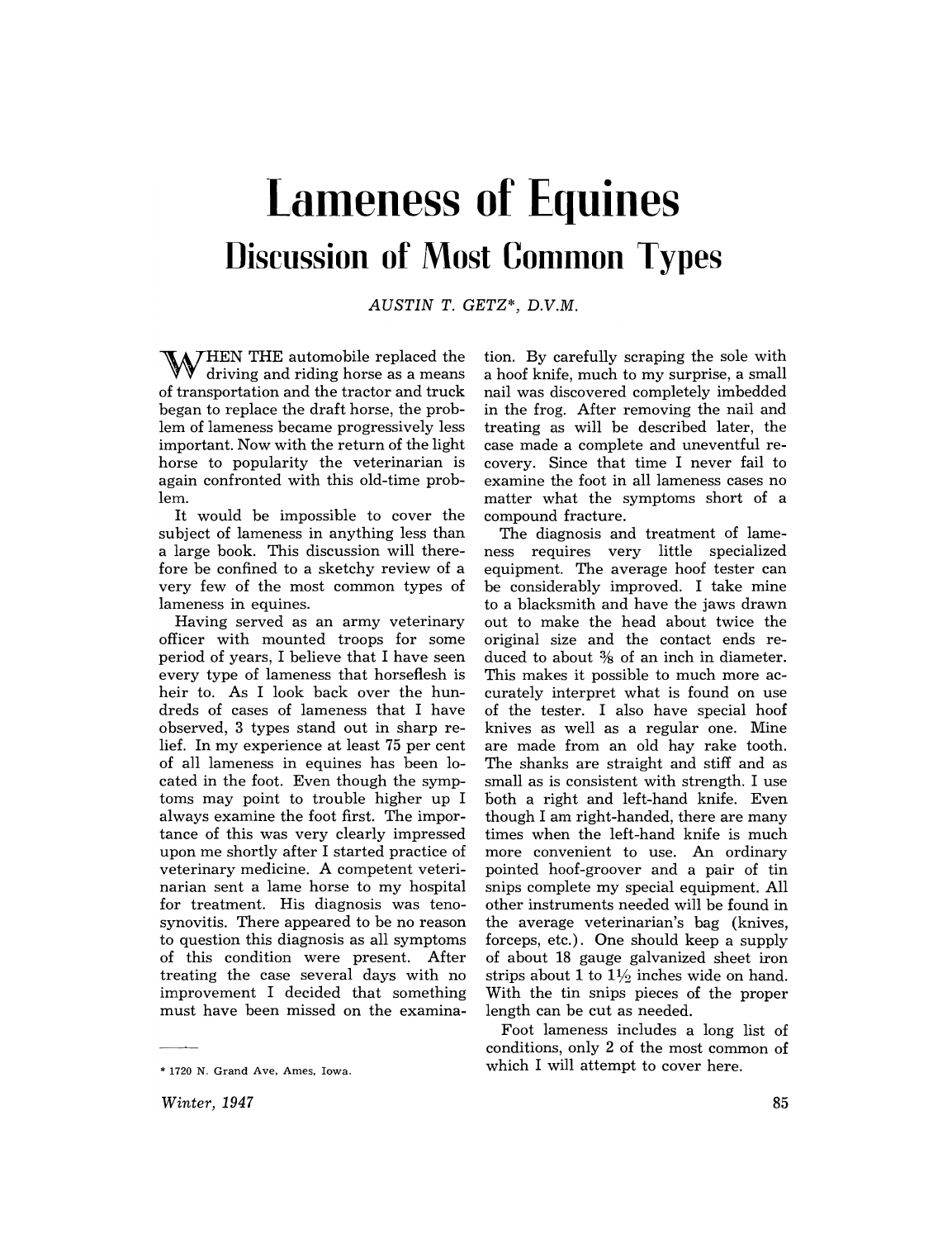Puncture wounds are probably the most common type of foot injury. In most cases there will be little difficulty in locating the trouble. I much prefer to have the foreign body (nail, wire, splinter, etc.) left in the wound until I arrive if one is present. This enables one to determine the extent of penetration and the direction which the offending article took through the tissues and may enable one to determine whether or not fragments of it have broken off and remain in the wound. It is very surprising how a man can pull a nail out of a horse's foot and promptly forget where it had been. At times they will be sure that it was pulled out of the right front foot and after much searching you will find the hole in the left front. They do usually know whether it was a front or a hind foot. Some of these cases will go sound as soon as the foreign body is removed and until suppuration begins.

## Providing Drainage

After removal of the foreign body the horny tissue is pared away entirely through the sole making the opening large enough to provide adequate drainage. The next step is to thin the sole to relieve pressure on the surrounding tissues. When the operation is complete you should have a concave area at least  $\frac{1}{2}$  to 2 inches in diameter with the wound in the center. This will provide drainage and the sole will be thinned enough to allow some expansion when swelling occurs. If the foreign body is wood or some other material which may break and leave fragments in the wound a very careful search must be made to be sure that all foreign material is removed.

If the wound is comparatively clean a dressing can be applied at this point. However, if the wound is suppurative or is contaminated, the foot should be soaked in hot creolin solution (or other antiseptic solution of your choice) for about 15 minutes before a dressing is applied. This soaking will help clean the wound and soften the horny structures. If the sole has been loosened by suppuration, all of the loosened sole should be pared away and the thinning of the horny sole

extended back some distance from the edges of the opening.

If the foot is shod a pledget of cotton satured with strong antiseptic (iodine) is then placed over the wound and a piece of oakum large enough to cover the entire sole and thick enough to provide good protection is held in place by a strip of galvanized sheet iron about 1 to  $1\frac{1}{2}$  inches wide which is wedged under the shoe. This strip of sheet iron will not in any way bother the horse if he has been properly shod. If the shoe has been "burned" on, as is common practice with some of the poorer shoers, it will be necessary to undermine the shoe to accommodate the iron strip. This sheet iron should be about 18 gauge.

As soon as suppuration stops the antiseptic pack is replaced with a pine tar and oakum pack. This pack may be left several weeks for protection of the thinned sale.

In the absence of a shoe it will be necessary to bandage the foot to protect the bandage with a burlap or canvas foot stall. In many cases it will be an advantage to have a shoe put on to hold the pack. A pack under a plate is very little trouble to keep in place or to change while a bandage is very hard to keep on most horses.

The use of tetanus anti-toxin is always indicated in this type of wound as conditions are ideal for the development of tetanus.

## Contusion of the Sole

The next most common cause of lameness in equines is contusions of the sole. This condition is most apt to be seen in animals that are used for fast work over hard surfaces. These contusions range in severity from those so slight that they are not noticed to those so severe that the entire hoof will slough. In the less severe conditions a veterinarian's diagnostic skill is sometimes severely taxed. First the affected foot must be located. If the animal is observed at a fast troot on a loose rein or if being led on a loose shank (the rein or shank must be loose or an accurate picture will not be obtained) one is usually able to locate the proper foot.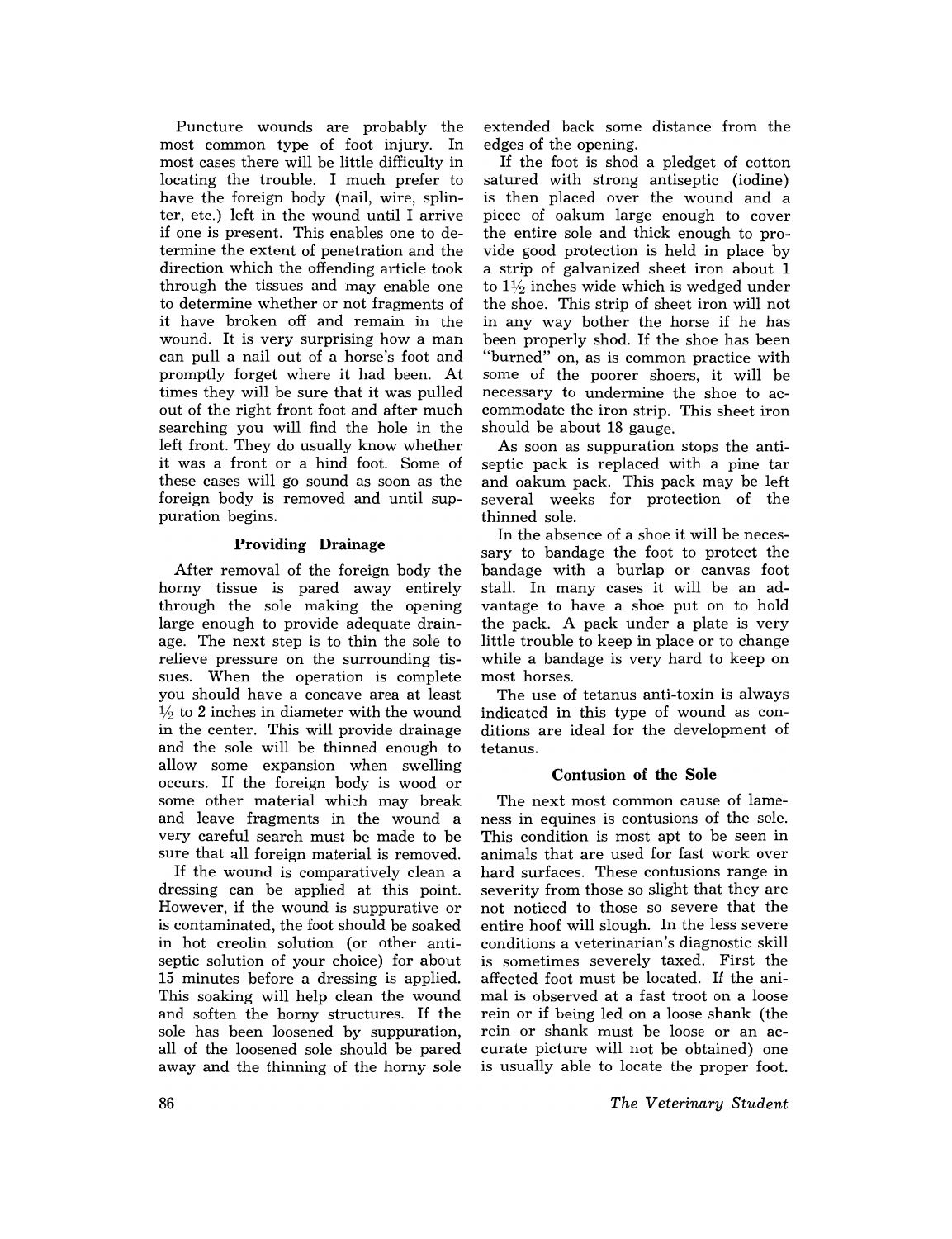To some it may seem odd that a veterinarian would have trouble deciding which foot a horse is limping on, but I have seen many young veterinarians that were unable to tell. This is the natural result of lack of experience. In the slightly lame ones even the more experienced men occasionally have difficulty.

### Examining the **Foot**

After the foot has been located it should be carefully gone over with the hoof tester until the point of greatest tenderness is located. It is a good policy to have the owner or groom hold the foot for this examination and do not stand in a position where you could get hit if the leg is extended unexpectedly. Even the most docile animals may strike or kick when you hit the sore spot. It is a very good precaution to assume that all animals will at some time kick and strike. If one works on this theory it may save painful and serious injury. In the absence of a hoof tester a small hammer may be used, fairly satisfactorily, to locate the tender spot. By tapping lightly on the sole tenderness can be detected, but it is hard to accurately locate the point of greatest tenderness. However, caution must be observed as some animals will flinch from a hammer blow even though perfectly sound.

When the point of greatest tenderness has been located an exploratory opening should be made through the horny sole at this point. This is where the special hoof knives come into the picture.

If time enough has elapsed for suppuration to have occurred an accumulation of pus will probably be found. This pus may be under a great deal of pressure, will be dark in color (black and tarry in some cases), and very putrid. Many times a sizeable pus sinus is found. This sinus may be as much as  $\frac{1}{2}$  inch in diameter and either round or cylindrical in shape. It may be located on the sole proper or at the junction of the sole and wall.

If the injury has only recently occurred a blood clot will be found. The treatment of these recently injured cases is the same as for those which are suppurative except that the aim is to prevent infection if possible and that healing will be much more prompt.

From this point on, these cases are treated the same as puncture wounds. All undermined sole is removed and the sole thinned back about  $\frac{3}{4}$  of an inch from the edges of the opening and a dressing is applied. The tendency is to remove too little rather than too much tissue. One should work on the theory that as long as damaged or diseased tissue is present and can be removed, the operation is not complete.

If these contusions are neglected the pus accumulation may completely separate the sensitive lamina from the horny lamina and leave the hoof entirely loose from the foot. In some cases the pus will burrow through the soft tissues and break out at the upper margin of the hoof. In these cases an opening is made in the sole and a mild antiseptic solution is flushed through and a protective dressing applied. Recovery will be slow as it is necessary for all of the damaged tissue to regenerate. In many of these neglected cases recovery will not be complete and prognosis should be guarded. Deformity of the hoof and chronic lameness may result.

Another point to consider is the possibility of multiple injury. There is always the possibility that more than one foot is injured at the same time. This greatly complicates the location of the trouble. Also there is the possibility that there may be more than one injury to the same foot. The possibility of tenderness from some cause other than contusion should also be considered (thin sole, laminitis, tight shoes, close shoeing nails, injuries to the well, etc.)

#### **Aftercare**

In many cases the patient will go sound or nearly so as soon as drainage has been established. As soon as the animal goes sound he can be put to work (within reason) but protection must be provided with a pack under the shoe as before described and the foot should be cleaned carefully each day, or oftener, to be sure that dirt does not get under the pack or pack hard inside the shoe. The pack can be replaced as often as necessary. I do not like a leather pad or tin plate which is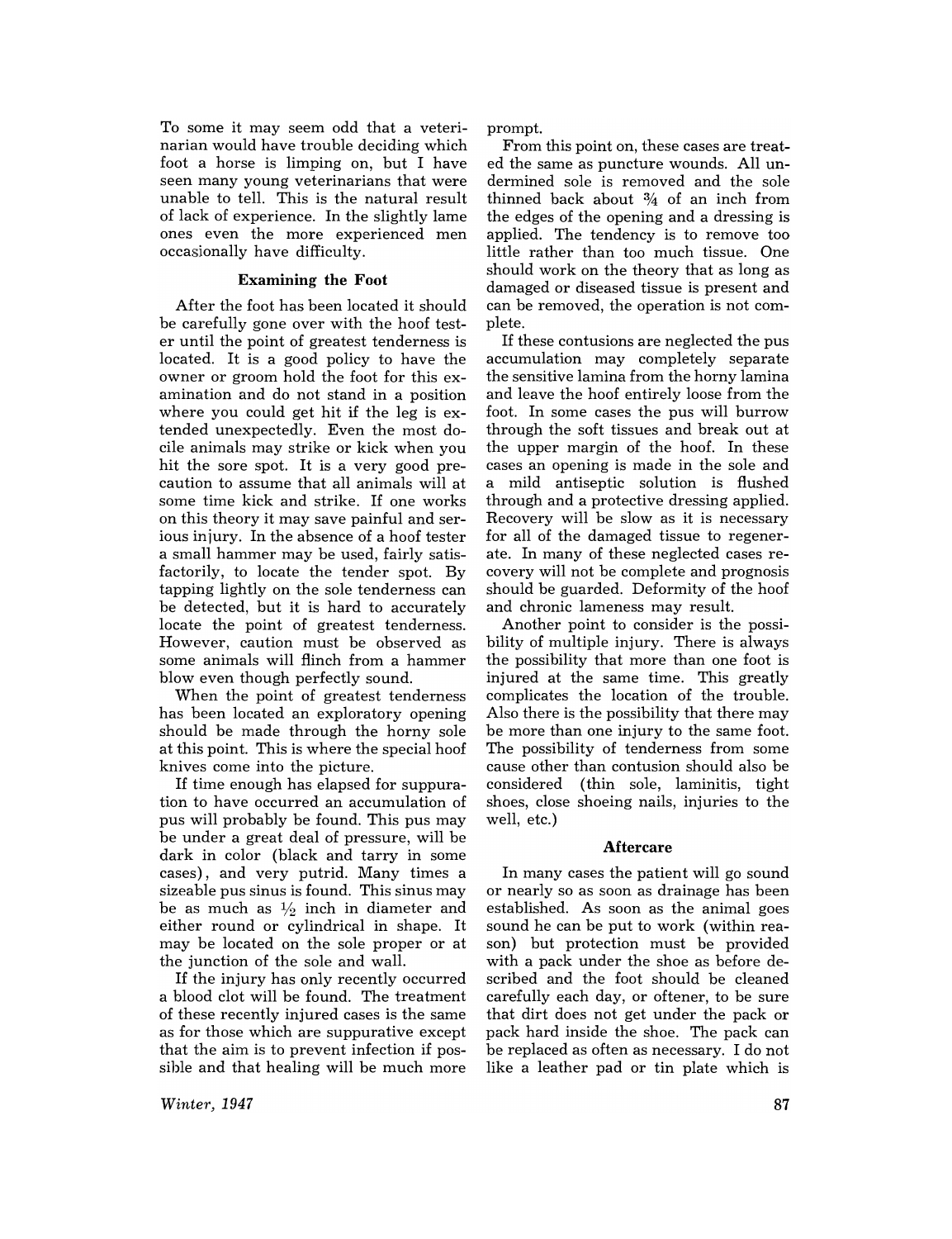nailed on with the shoe as they can not be removed for cleaning and replaced. If this type of dressing is used it often follows that dirt will pack in under it or small stones will get under it and will do more damage than the pad does good.

All equines are subject to the conditions of tendinitis and/or tenosynovitis, but they are seen most frequently in animals that are required to change direction or rate of speed frequently such as jumpers or polo ponies and horses that are worked on steep grades such as mountain climbing and in race horses where the strain on the tendons is severe.

#### Diagnosis and Treatment

The diagnosis of this condition is not especially difficult. The degree of lameness will depend on the severity of the condition and the type of work being done. The involved tendons and/or sheaths will be tender to pressure and swelling may be present. However, if the sheath is not involved, swelling may not be present to the extent that it can be detected. Usually the involved area is warmer than the surrounding areas, but again this may be so slight that it is not noticeable.

The first consideration in the treatment of these conditions is removal of the cause if possible. This may be all that is necessary to overcome the condition. The cause may be a congenital weakness, the type of work required of the animal, irregular surface of the stall standing, improper shoeing, improper trimming of the foot and one must always consider the possibility that the symptoms are the reflection of conditions lower down. It may take some time to get information as to possible causes out of the owner or groom but it will be time well spent. Little can be accomplished by treatment of the condition if you do not remove the cause.

In the acute stages symptomatic treatment is indicated such as cold astringent packs (white lotion) alternated with massage and in the later stages supporting bandages and massage.

#### Massage

It is almost impossible to get anyone to properly massage a horse's tendons unless

they are given something to "rub in." A good liniment (white liniment or some modification of it) is at least a good means of obtaining the desired massage and possibly does some good. I often use alcohol and olive oil (especially on animals that white liniment might blister). I put 7 ounces of alcohol and 1 of olive oil in an 8 ounce bottle with instructions to "shake well before using" as the oil will float out. This liniment is to be rubbed until all "rubbed in." This results in a good massage as the oil is visible on the hair and the attendant can see there is something to rub in.

If the condition is, or becomes chronic more drastic measures are indicated. Depending on the severity of the condition and the end results desired (whether the animal is to be put to work or to be used as breeding stock) blistering or firing is indicated. The severity of the blister will depend on the severity of the condition and the type of animal you are dealing with. On thin-skinned animals the blister must be comparatively mild and on old draft animals it should be much more severe. I prefer red iodide of mercury as a blister. The mixture can be varied from 1 to 10 for colts and thin-skinned older animals to 1 to 4 for old thick-skinned animals.

#### Blistering

When a blister is applied measures must be taken to protect the animal from getting the blistering agent on his lips as a result of chewing on the bandage and from striking anything while pawing. In order to do this the animal can be cross tied backwards in a single stall with the tie ropes up high. Be sure that the halter and ropes are strong enough to hold him.

A blister should always be applied under a bandage. This bandage should be padded with cotton and left on for at least 3 days. If a bandage is not used the hair may be permanently lost and the skin badly damaged, even to the point of extensive sloughing. If properly mixed and applied neither the hair nor the skin will be permanently damaged. The skin will be dry and scaly for some time and have a tendency to chap and crack if no after